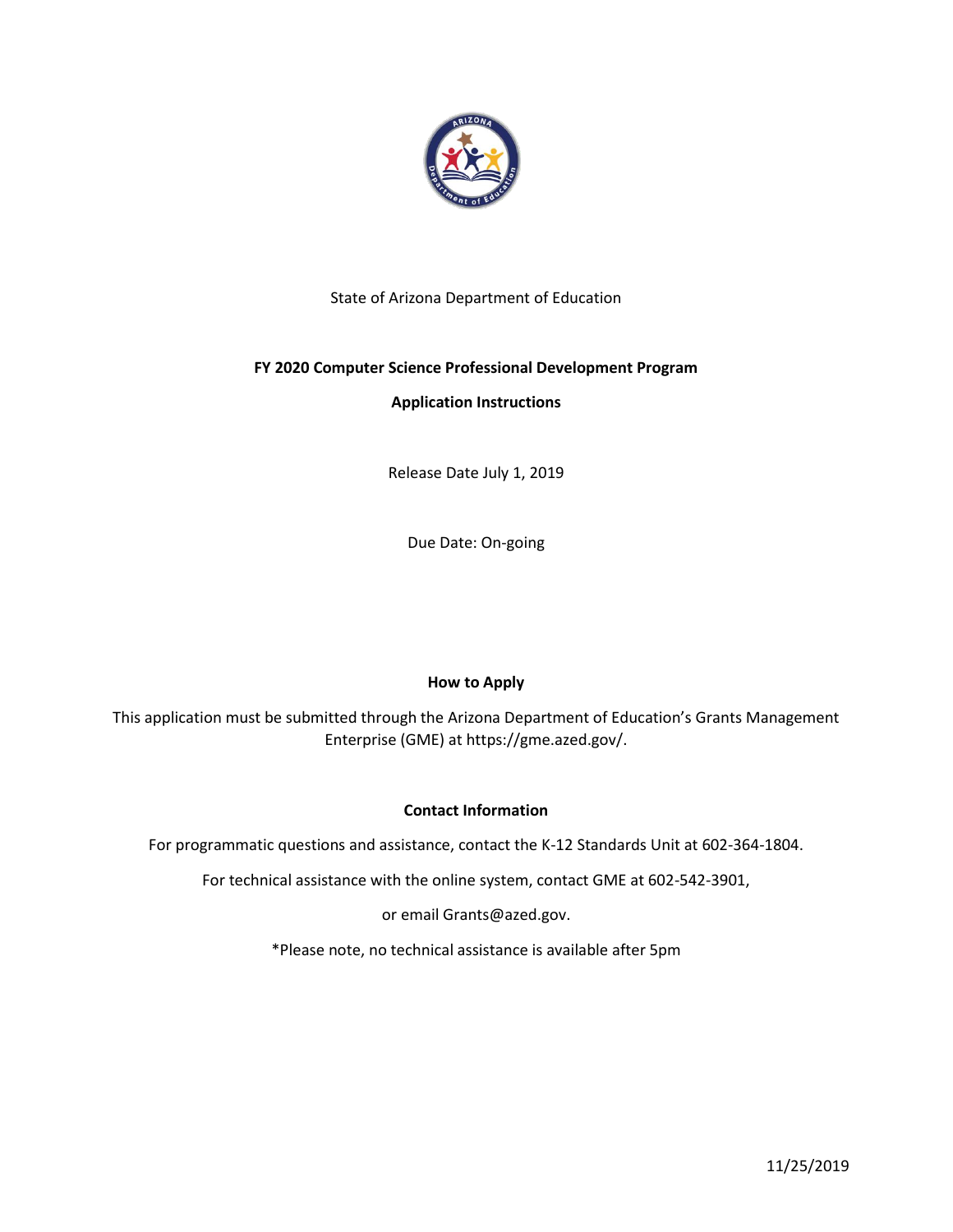### **FY 2020 Computer Science Professional Development Program**

### **Application Instructions**

### **Program Information and Overview**

A.R.S. § 15-249.12 established the Computer Science Professional Development Program Fund consisting of monies appropriated by the state legislature, in addition to grants, gift, devices, and donations from any public or private sources. Monies in the fund are continuously appropriated and are exempt from the provisions relating to lapsing of appropriations. Participation in the Computer Science Professional Development Program is limited to the following:

\* School Districts and Charter Schools that offer instruction in grades 9 through 12 AND School Districts and Charter Schools that *do not currently* provide high school computer science instruction or School Districts and Charter School will add a NEW Computer Science course to grades 9-12.

The goal of the Computer Science Professional Development (CSPD) Program is for school districts and charter schools to train teachers in computer science instruction that will lead to the offering of a computer science course in the near future. The funds from the Computer Science Professional Development Program Fund are intended to ensure all students have access to high quality computer science courses.

Priority is given to schools that are defined as a rural school as defined in section 15-249.13 and have at least 60% of student enrolled who are eligible for free and reduced-price lunches under the national school lunch and child nutrition act. Schools that do not meet these are not precluded and can still apply.

#### 5-249.13. Definition of "rural" for purpose of federal funding eligibility

For the purpose of federal funding eligibility determinations that are made by the department of education and that involve the geographic location of a school district or charter school, "rural" means located either: 1. In a county with a population that is less than or equal to ten percent of the population of this state.

2. In a county with a population that exceeds ten percent of the population of this state but that is located more than ten miles from a municipality with a population of more than fifty thousand persons.

#### **Application Process**

Applications for the Computer Science Professional Development Program will be evaluated as they are submitted on a bi-monthly basis. Applications will be reviewed and participants will be contacted if they need to resubmit the application or if all of the requirements have been met. Applications are accepted, reviewed, and approved on a first come, first-served basis. This program will continue until all grant funds have been awarded.

\* A rubric has been provided to assist in the completion of the application for this award. (Please see the Grants Management Resource Library under "K-12")

\* Grant application must meet ALL the requirements to receive the funding.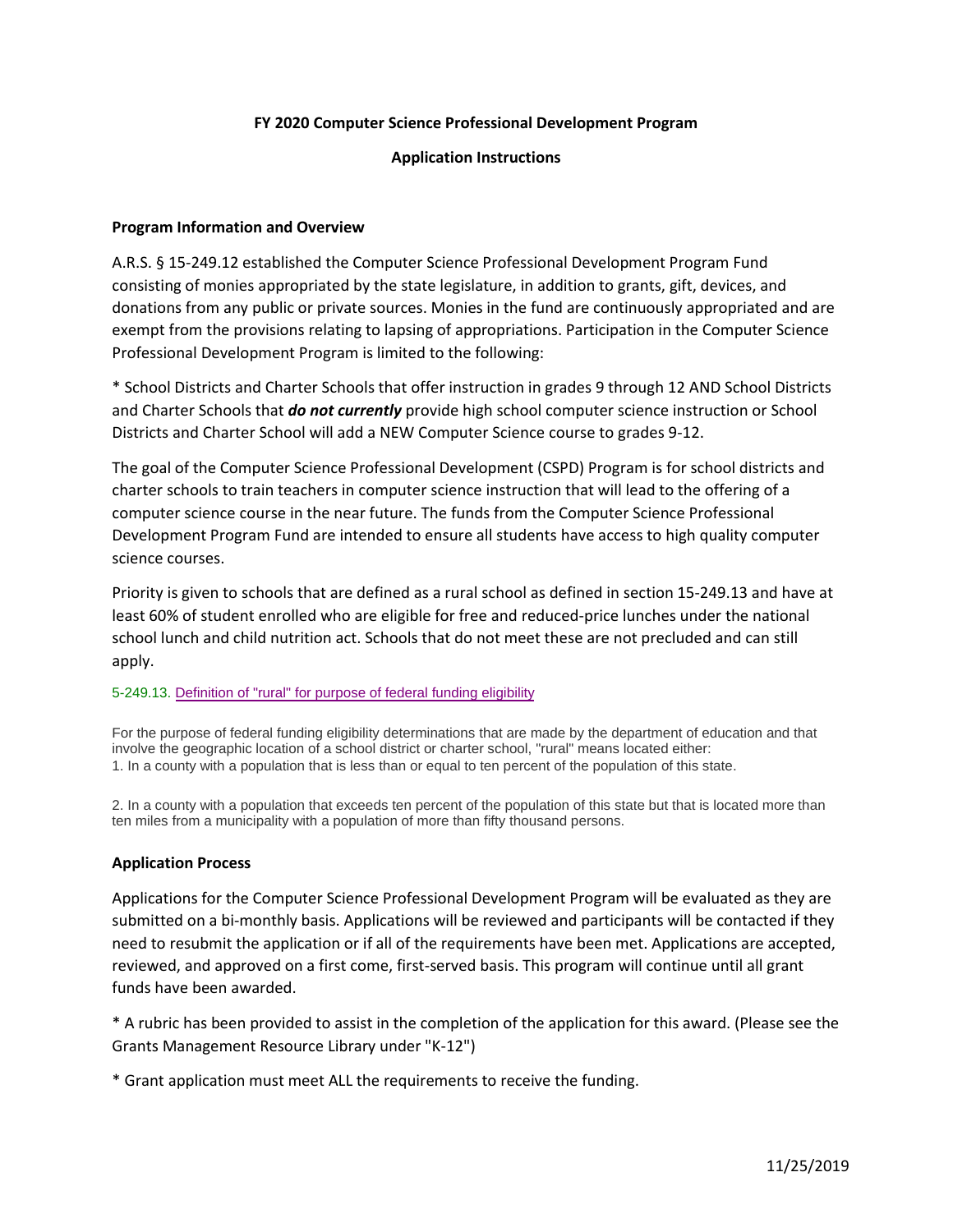\* A maximum award of \$25,000 per school site can be awarded. Individual site budgets submitted within the funding application cannot exceed this amount.

\* A two-week (14 days including holidays and weekend) request for information (RFI) period will be allowed to any applications that do not meet the scoring rubric requirements. After the two-week RFI period, grant applicant will be moved to the bottom of the application list. Any information provided after the two-week RFI period will only be reviewed if funding is still available.

## **Additional Requirements:**

School Districts and Charter Schools that participate in the Computer Science Professional Development Program are required to submit an Annual Report six months following the award of the grant. The Annual Report will include details related to the following:

- \* The outcomes/goals achieved under the program
- \* How funds were expended under the program

## **Online Funding Application through GME**

An Online Funding Application must be completed and submitted in GME. Incomplete applications will jeopardize program participation. Please note that grant technical assistance is only available until 5:00 pm.

The application consists of the following:

Funding application

Rubric

## **Application Process:**

Applications for the Computer Science Professional Development Program will be evaluated as they are submitted. Applications will be reviewed, and participants will be contacted if they need to resubmit the application or if all of the requirements have been met. Applications are accepted, reviewed, and approved on a first come, first-served basis. This program will continue until all grant funds have been awarded.

\* A rubric has been provided to assist in the completion of the application for this award. (Please see the Grants Management Resource Library under "K-12")

\* Grant application must meet ALL the requirements to receive the funding.

\* A maximum award of \$25,000 per school site can be awarded. Individual site budgets submitted within the funding application cannot exceed this amount.

## **Content Information Section:**

**I**nclude LEA primary contact information and additional contact specific to this grant. Provide name, email, and phone number.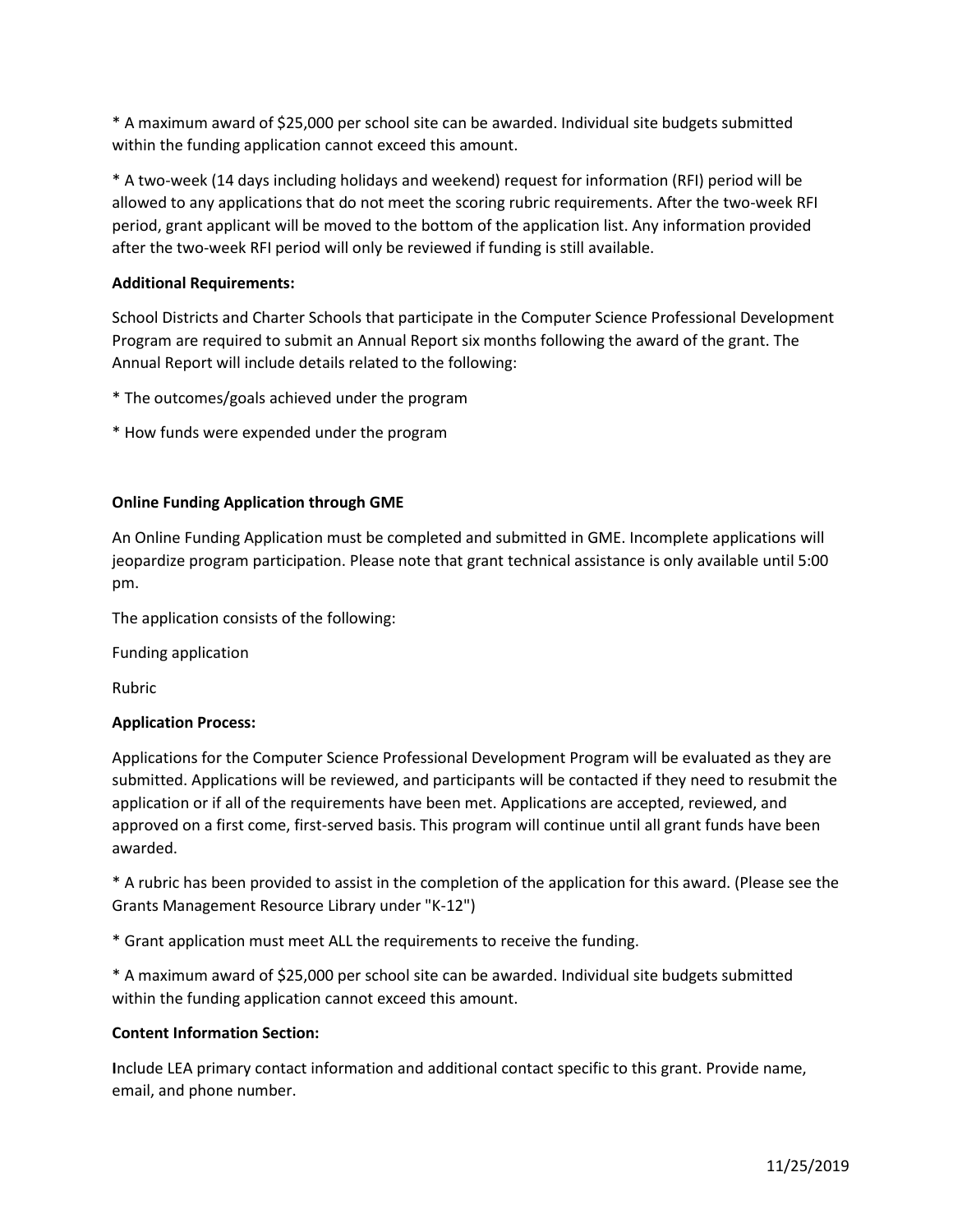Program Narrative Questions:

- 1. Does your school offer computer science instruction in grades nine through twelve? Yes/No If you answer yes, you are eligible to apply if funding will be used to create a new computer science course that is not currently being offered. If you answer no, you are eligible to apply for funding.
- 2. Is your school/district defined as a rural school under 15.249.13? Yes/No
- 3. Does your school/district have at least sixty percent of students enrolled who are eligible for free and reduced price lunches under the national school lunch and child nutrition act? Yes/No
- 4. Write three SMART goals related to computer science instruction. One goal must address professional development for teachers, a second goal must address a high-quality computer science course for students.
	- Goal 1 Goal 2
	- Goal 3
- 5. Provide estimated costs summary. (Note: Detailed budget line items must be entered on Budget Detail page under appropriate function/object codes). Grants will be awarded with a maximum allocation up to \$25,000. You may not request more than 15% of the total budget to be allocated for material, which includes; devices, hardware, and equipment.
	- a. Estimated instructor/vender cost:
	- b. Estimated participant salaries/stipends:
	- c. Estimated materials:
	- d. Estimated miscellaneous cost:
	- e. Total estimated cost:
- 6. If you listed expenditures in the miscellaneous category, please provide an explanation of what those expenditures would include.
- 7. How do you plan to use the money to provide quality training to perspective computer science teachers?
- 8. How many participants do you estimate will be trained with this funding?
- 9. Please provide an anticipated timeline that includes:
	- a. A start and end date for the proposed professional development,
	- b. the implementation of professional development activities,
	- c. the creation of a computer science course, and
	- d. the offering of a computer science course for students to begin within two years after funding begins.
- 10. Provide a detailed narrative regarding your training plan:

#### **Assurances:**

Please verify all information in this section and check the boxes before submitting your grant application.

- 1. We will offer a high quality computer science course for students beginning no later than two years after the grant is approved. This course will be aligned to the Arizona Computer Science Standards.
- 2. We will utilize the Computer Science Professional Development Rubric as a resource to implement our professional development plan under this grant.